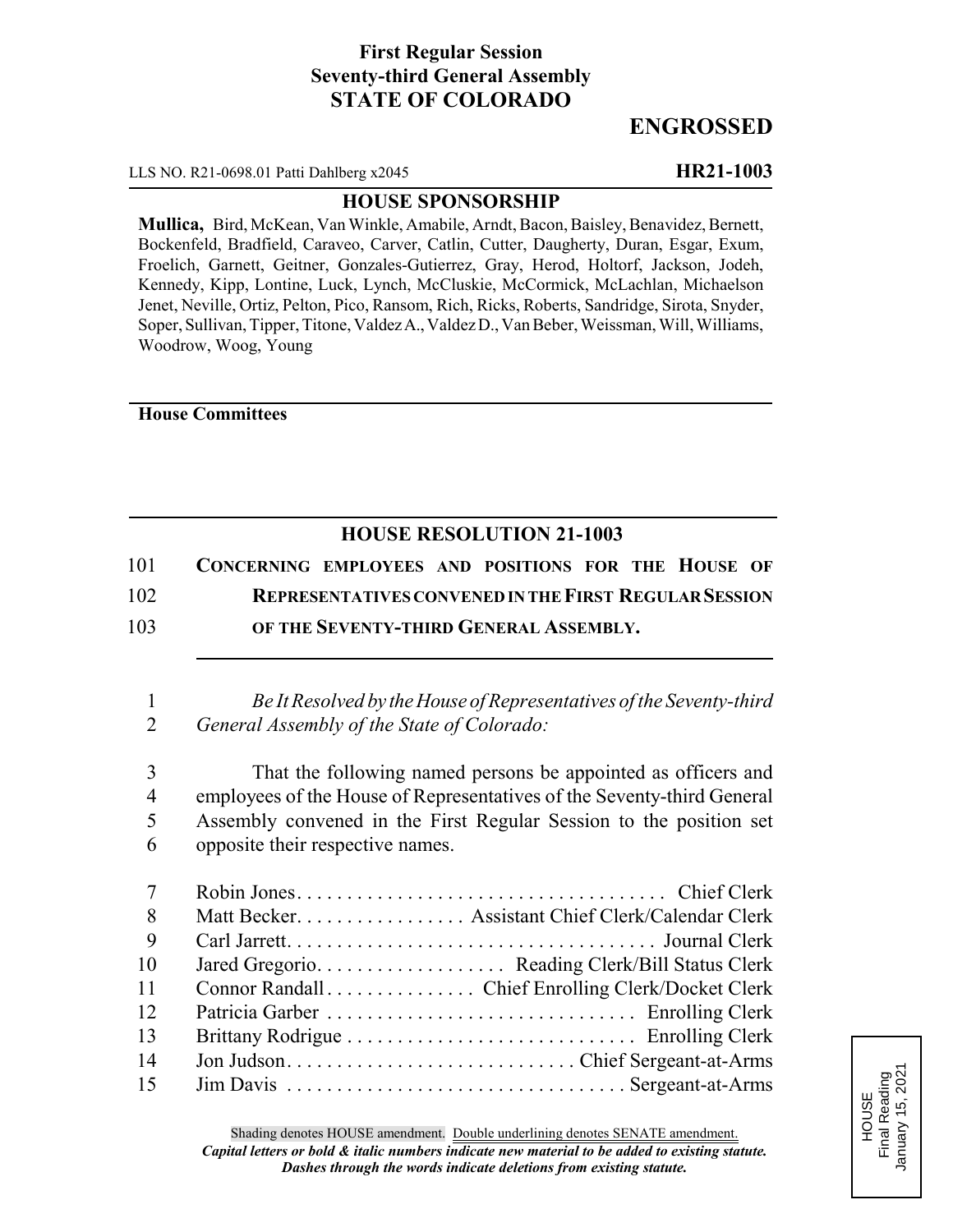| $\mathbf{1}$   |                                                                   |
|----------------|-------------------------------------------------------------------|
| $\overline{2}$ |                                                                   |
| $\overline{3}$ |                                                                   |
| $\overline{4}$ |                                                                   |
| 5              |                                                                   |
| 6              |                                                                   |
| 7              | Elizabeth Miller  Assignable Clerk                                |
| 8              |                                                                   |
| 9              |                                                                   |
| 10             |                                                                   |
| 11             | Jodie Rodriguez  Legislative Secretary/Aide-Intern Coordinator    |
| 12             |                                                                   |
| 13             | Arrupe Jesuit High School Students Front Office Information Clerk |
| 14             | (4 Students to be named later)                                    |
| 15             |                                                                   |
| 16             |                                                                   |
| 17             | (4 students to be named later)                                    |
| 18             | House Chaplain                                                    |
| 19             |                                                                   |
| 20             |                                                                   |
| 21             | Jarrett Freedman Majority Communications Director                 |
| 22             | Jerónimo Anaya Ortiz Maj. Sr. Comm. Advisor & Speechwriter        |
| 23             |                                                                   |
| 24             | Bethany Morris Majority Outreach & Communications Coordinator     |
| 25             |                                                                   |
| 26             | Alaina McWhorter Majority Senior Fiscal Policy Analyst            |
| 27             |                                                                   |
| 28             |                                                                   |
| 29             | Kathleen Melendy Speaker's Advisor/Executive Assistant            |
| 30             | Sarah Regan Majority Leader's Advisor/Executive Assistant         |
| 31             | Jonathan Finer Minority Chief of Staff                            |
| 32             |                                                                   |
| 33             |                                                                   |
| 34             |                                                                   |
| 35             | Dylan Mitchell Minority Deputy Policy Advisor                     |
| 36             |                                                                   |
| 37             | Joshua Romero Minority Fiscal Policy Analyst                      |
| 38             | Ellen Moroney. Minority Public Relations Coordinator              |
| 30             | And that the following named persons be appointed as officers and |

 And that the following named persons be appointed as officers and 40 employees of the House of Representatives and the Senate of the 41 Seventy-third General Assembly convened in the First Regular Session Seventy-third General Assembly convened in the First Regular Session